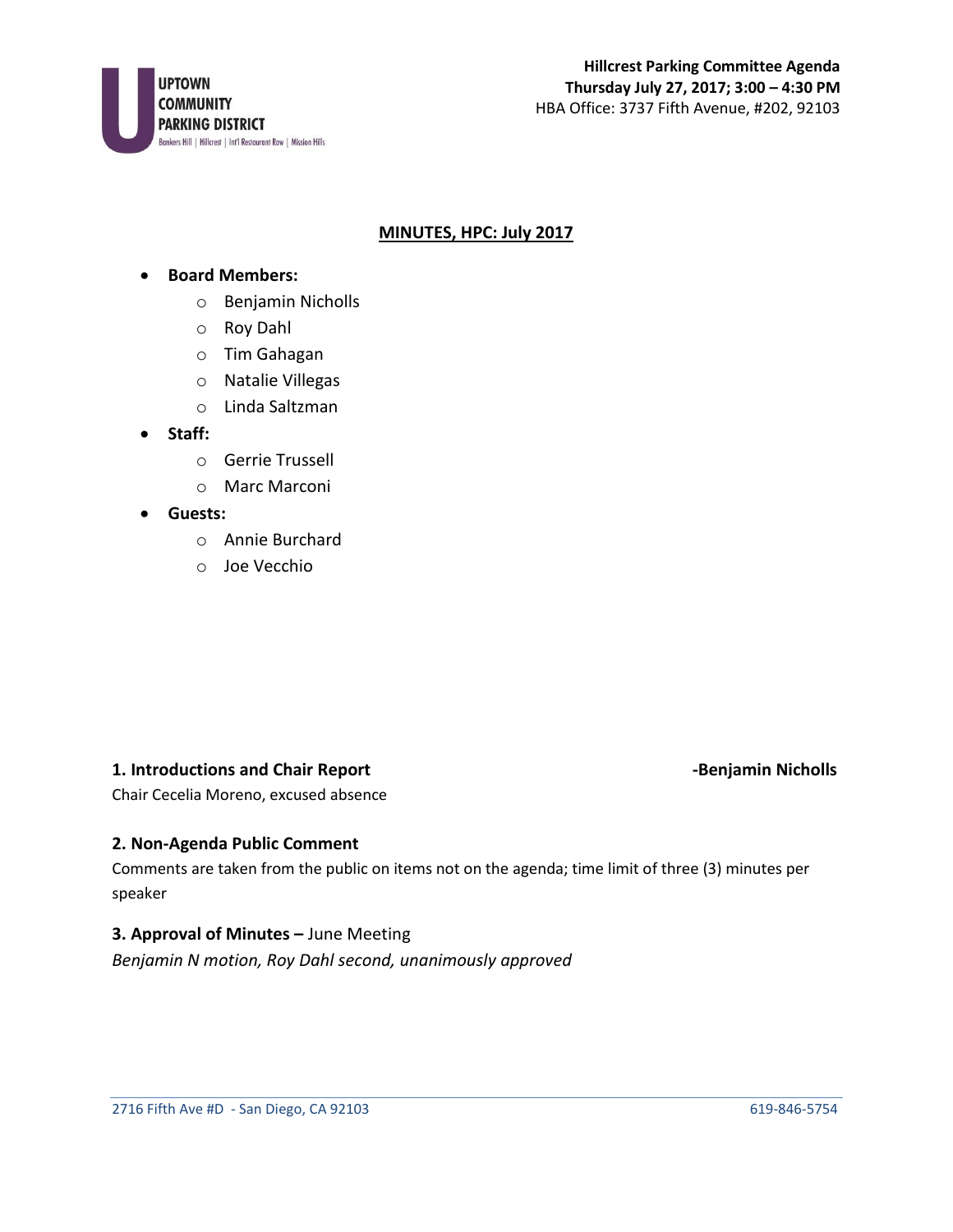# **Hillcrest Parking Committee Agenda Thursday July 27, 2017; 3:00 – 4:30 PM**

HBA Office: 3737 Fifth Avenue, #202, 92103

# **4. Potential Third Valet Location** (action) **– Marc Marconi**

Review of Survey Responses, 1433 University Ave

*Motion to approve converting two parking stalls located at 1433 University Ave (in front of Industrial Grind Coffee) to 30-minute mixed-use metered spots, to become passenger loading Friday evenings and all-day Saturday and Sunday. Spots will be used Friday evenings and on weekends for a third Hillcrest Public Valet location. Tim G added that to begin this proposed third valet location, the monthly valet numbers at the 1220 University Ave location need to improve. He further commented that by improve they just need to be in an upward trajectory. Motion by Tim G, second by Natalie V, unanimously approved.*

# **5. Potential Motorcycle Parking & 30-minute to 2-hour conversion** (action) **– Marc Marconi** Review of Survey Responses, 100-block University Ave

*Motion to convert the two-parking stalls at approx. 127 University Ave to three two-hour metered spots, if the EDD finds that the block in-question can fit 3-spots. If the block in question cannot fit three regular two-hour metered spaces, then the current 30-minute metered space shall be converted to a 2-hour metered space and the current 14' red-zone shall be converted into a compact/smart car two-hour stall. Motion by Roy D, second by Ben N, unanimously approved.* 

**6. Wayfinding Review** (information) **– Marc Marconi** Review of signage locations and labels

# **7. Marketing Update** (action) **– Marc Marconi**

- Co-operative campaign
	- o Hillcrest map
	- o Car show
	- o Mini banners
- Radio Spots -proposals
- Approve new banner designs for "Park Free at the DMV"
- PRIDE update and strategy for Hillcrest businesses (already begun)
- Proof Trifold Lunch Loop

*Motion to spend up to \$10,000 advertising "Park Free @ The DMV" and our Community valet. Funds to include advertising on radio, print, and social media. Motion by Roy D, second by Ben N, unanimously approved.*

*Motion to approve the updated "Park Free @ The DMV" banner, add accesshillcrest.com at the bottom, delete the DMV lot address, make the top "P" portion background static in color, the middle portion background blue in color, the bottom hours portion background white in color. Motion by Ben N, second by Roy D, unanimously approved.*